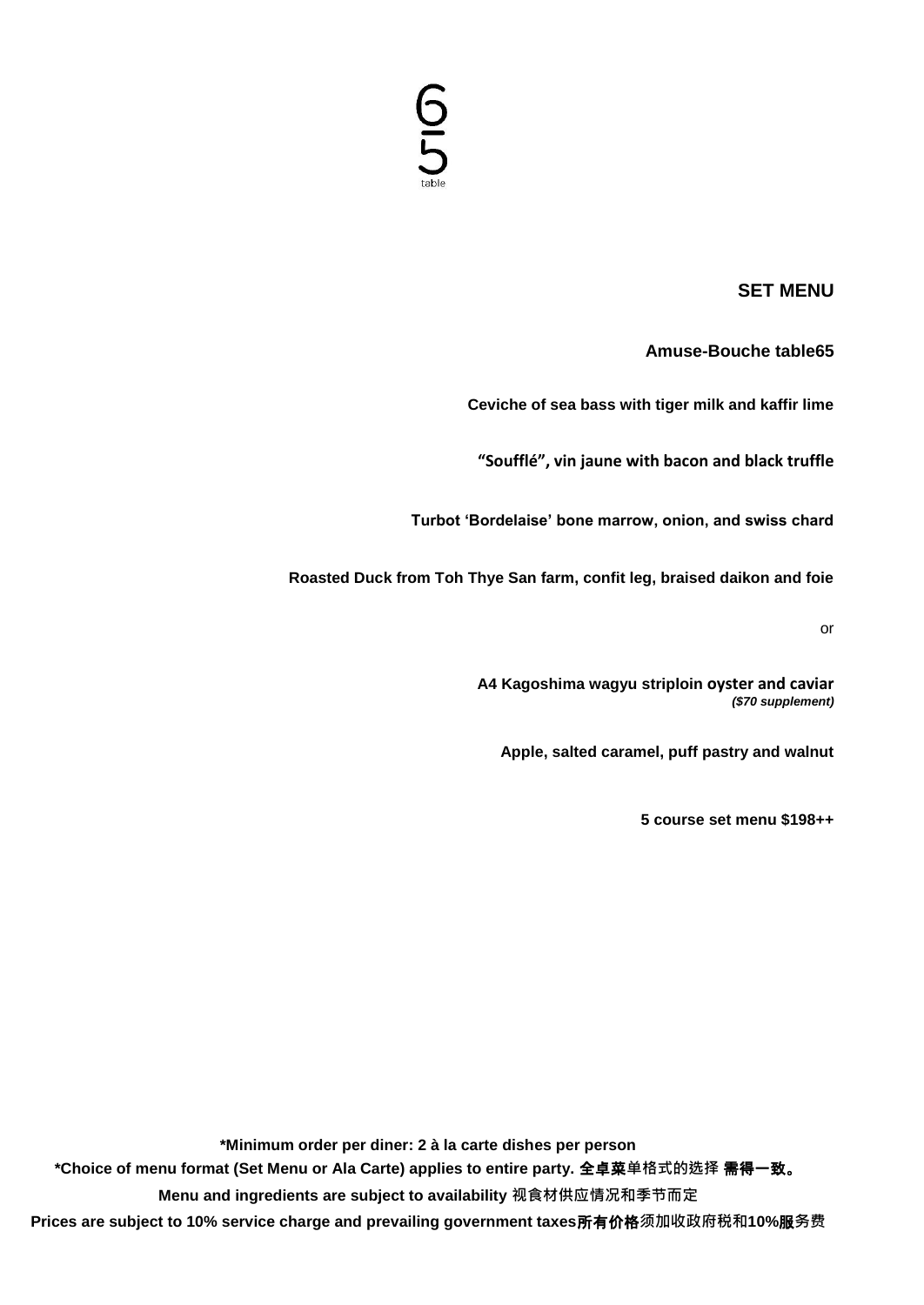## $65$

## **À La Carte Menu**

## **Starters cold**

| Sea-bass                                                               | \$28  |
|------------------------------------------------------------------------|-------|
| Ceviche style   Passion fruit   Tiger milk   Kaffir lime               |       |
| <b>Turbot jelly</b>                                                    | \$63  |
| Ice cream of Gillardeau oyster   Hazelnut oil   Oscietra caviar (10gr) |       |
| Potato 'os a moelle'                                                   | \$88  |
| Veal tartare   Bone Marrow   Sour cream   Oscietra caviar (20gr)       |       |
| <b>Starters warm</b>                                                   |       |
| Langoustine                                                            | \$58  |
| Dashi   Coffee   Lemon   Katsuobushi                                   |       |
| <b>Fluffy egg Soufflé</b>                                              | \$58  |
| Vin jaune   Bacon   Black Truffle                                      |       |
| <b>Pike Perch</b>                                                      | \$33  |
| Cake baked on Seeds   Leeks   Hay                                      |       |
| <b>Main</b>                                                            |       |
| <b>Turbot</b>                                                          | \$68  |
| 'Bordelaise'   Bone marrow   Onion   Swiss chard   Pine oil            |       |
| <b>Toh Thye San Duck</b>                                               | \$48  |
| Roasted   Endive   Foie   Kaffir lime                                  |       |
| Kagoshima Wagyu A4                                                     | \$158 |
| Oyster Velouté   Oscietra caviar                                       |       |

**\*Minimum order per diner: 2 à la carte dishes per person**

**\*Choice of menu format (Set Menu or Ala Carte) applies to entire party.** 全卓菜**单格式的选择** 需得一致。

**Menu and ingredients are subject to availability 视食材供应情况和季节而定**

**Prices are subject to 10% service charge and prevailing government taxes**所有价格**须加收政府税和10%**服**务费**